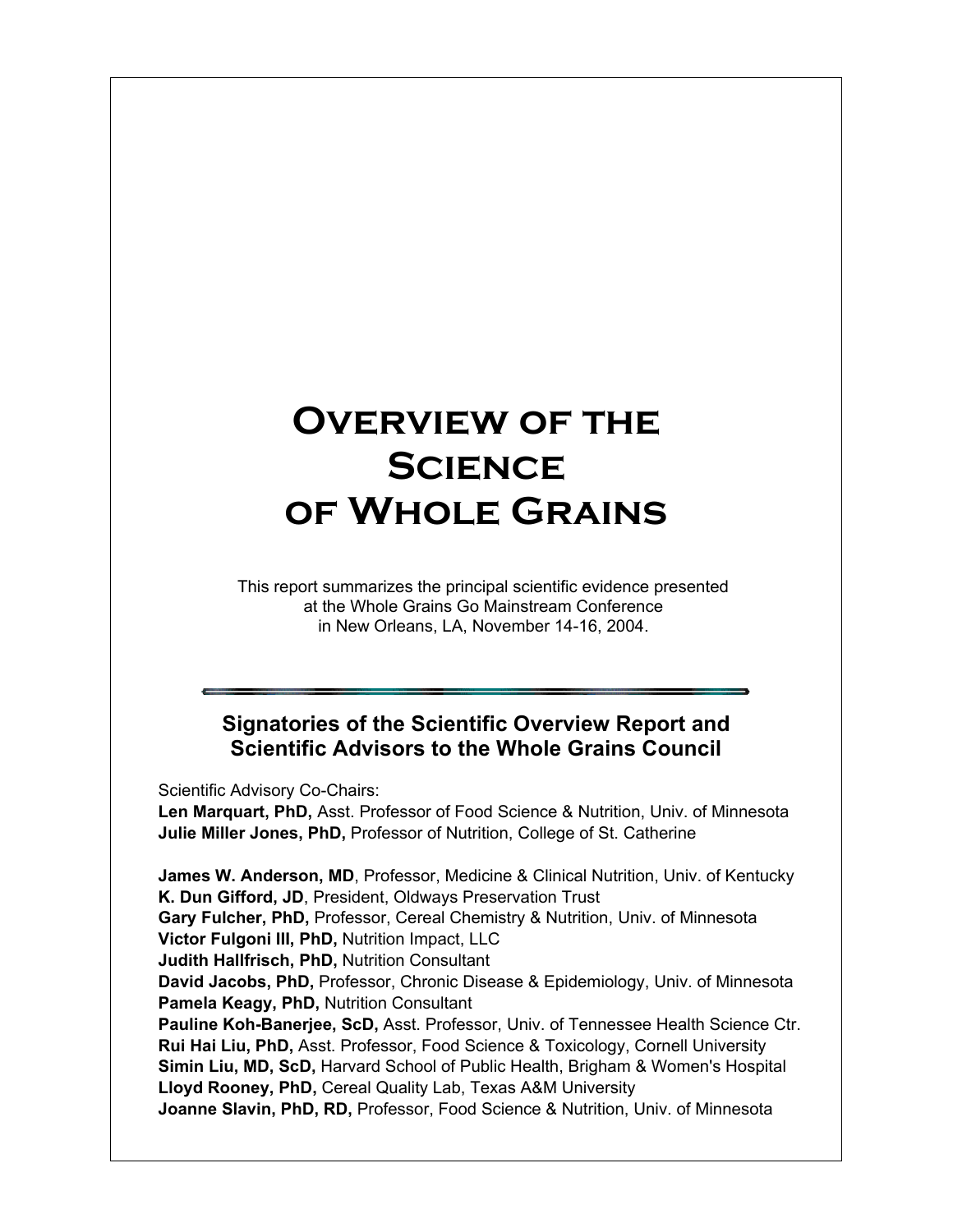# **Whole Grains: How Much, How Often?**

## **What is a whole grain?**

The following definition was developed and ratified by the Whole Grains Council:

*Whole grains or foods made from them contain all the essential parts and naturallyoccurring nutrients of the entire grain seed. If the grain has been processed (e.g., cracked, crushed, rolled, extruded, lightly pearled and/or cooked), the food product should deliver approximately the same rich balance of nutrients that are found in the original grain seed.*

Examples of generally accepted whole grain foods and flours are:

Amaranth, Barley (lightly pearled), Brown and Colored Rice, Buckwheat, Bulgur, Corn and Whole Cornmeal, Emmer, Farro, Grano (lightly pearled wheat), Kamut, Millet, Oatmeal and Whole Oats, Popcorn, Quinoa, Sorghum, Spelt, Triticale, Whole Rye, Whole or Cracked Wheat, Wheat Berries, and Wild Rice.

## **Why should you eat whole grains?**

- Whole grains lower the risk for diabetes, heart disease, high blood pressure and certain cancers.
- Whole grains help promote healthy bowel functions.
- Whole grains help regulate body weight; those who eat more whole grains may specifically avoid weight gain around the waist, which is a risk factor for many diseases.

## **How much whole grain should you eat every day?**

- Studies show health benefits at about three servings per day. The new 2005 Dietary Guidelines are poised to recommend:
- Everyone age 9 and up should eat at least 3 servings of whole grains per day.
- Men aged 14-50 and active women should eat an additional serving or two of whole grains, depending on their age and activity level.

### **What equals three servings of whole grains?**

The USDA defines a grain serving as a grain product containing 16 grams of flour. As a result, three servings would be 48 grams of whole grain ingredients.

The USDA recommends meeting the daily requirement by eating:

• Three ounces of breads, rolls, cereals or other grain foods made with 100% whole grains. A slice of bread or a serving of breakfast cereal usually weighs about an ounce.

If new labeling descriptive claims now under consideration by FDA are approved, consumers will be able to find their three whole grain servings by eating:

- Six foods labeled "a Good Source of Whole Grain," since "Good Source" will mean at least 8 grams of whole grain per serving
- Three foods labeled "an Excellent Source of Whole Grain," since "Excellent Source" will mean at least 16 grams of whole grain per serving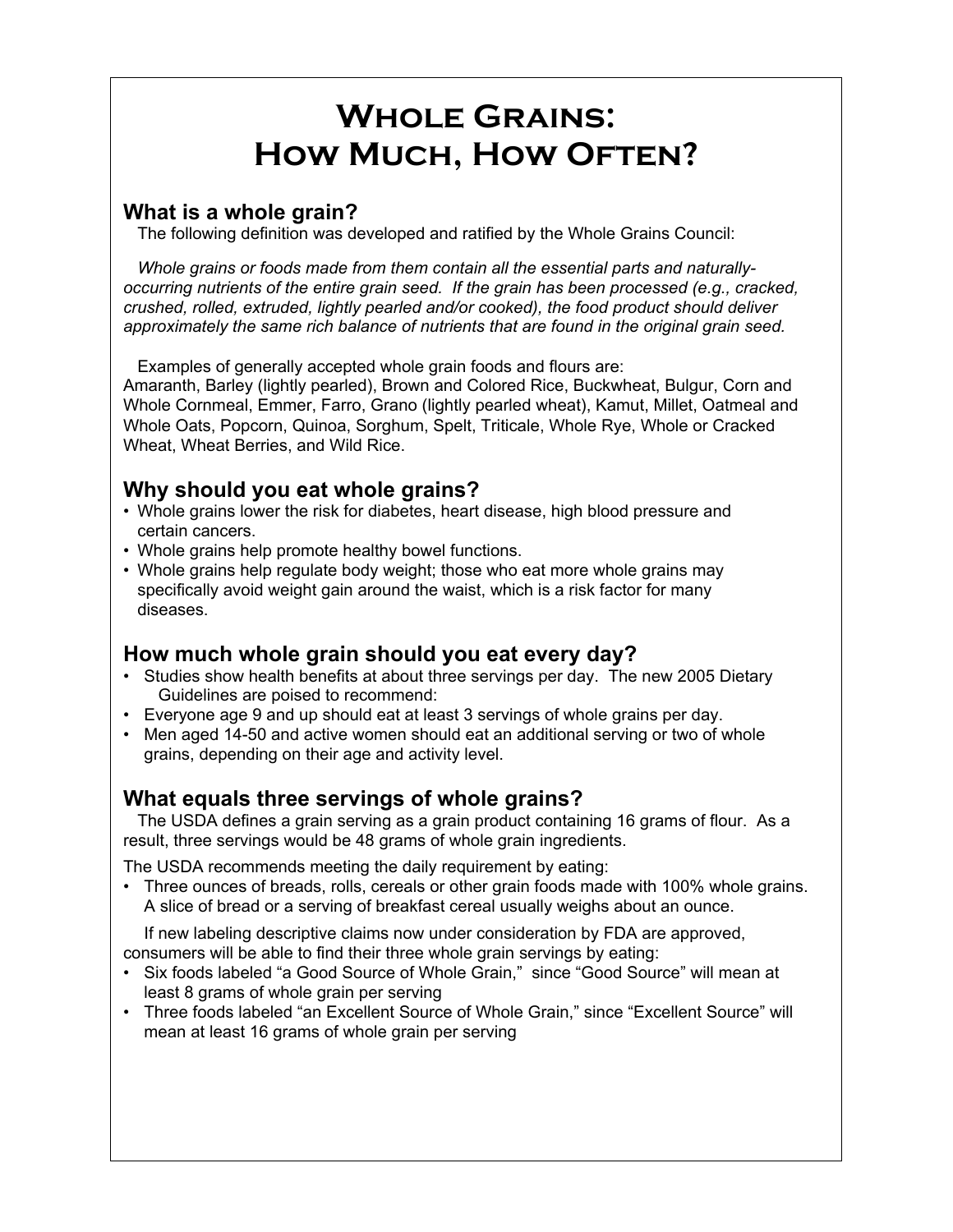## **Comparison of Grain Nutrients**

Whole grains, refined grains, and enriched grains contain different amounts of nutrients. Since wheat is the grain most commonly consumed in the U.S., this chart compares the nutrients for whole wheat flour, refined wheat flour (wheat with almost all bran and germ removed) and enriched wheat flour (refined flour with some nutrients added back in).



Many people mistakenly believe that enriching white flour brings the level of all nutrients back to that of whole grain flour. As shown here,

- most lost nutrients are not replaced,
- two (niacin and iron) are replaced in amounts similar to original. and
- three (thiamine, riboflavin and folate) are replaced at much higher levels than original.

While this example focuses on wheat, the most widely-consumed grain in the United States, other grains also lose a good part of their nutrients when refined by removal of the bran and germ.

It's also important to keep in mind that the nutrients listed above do *not* include all the different antioxidants and phytonutrients thought to contribute to the health benefits of whole grains. Many other useful nutrients – and some other, no doubt, still to be discovered – are removed when whole grains are refined.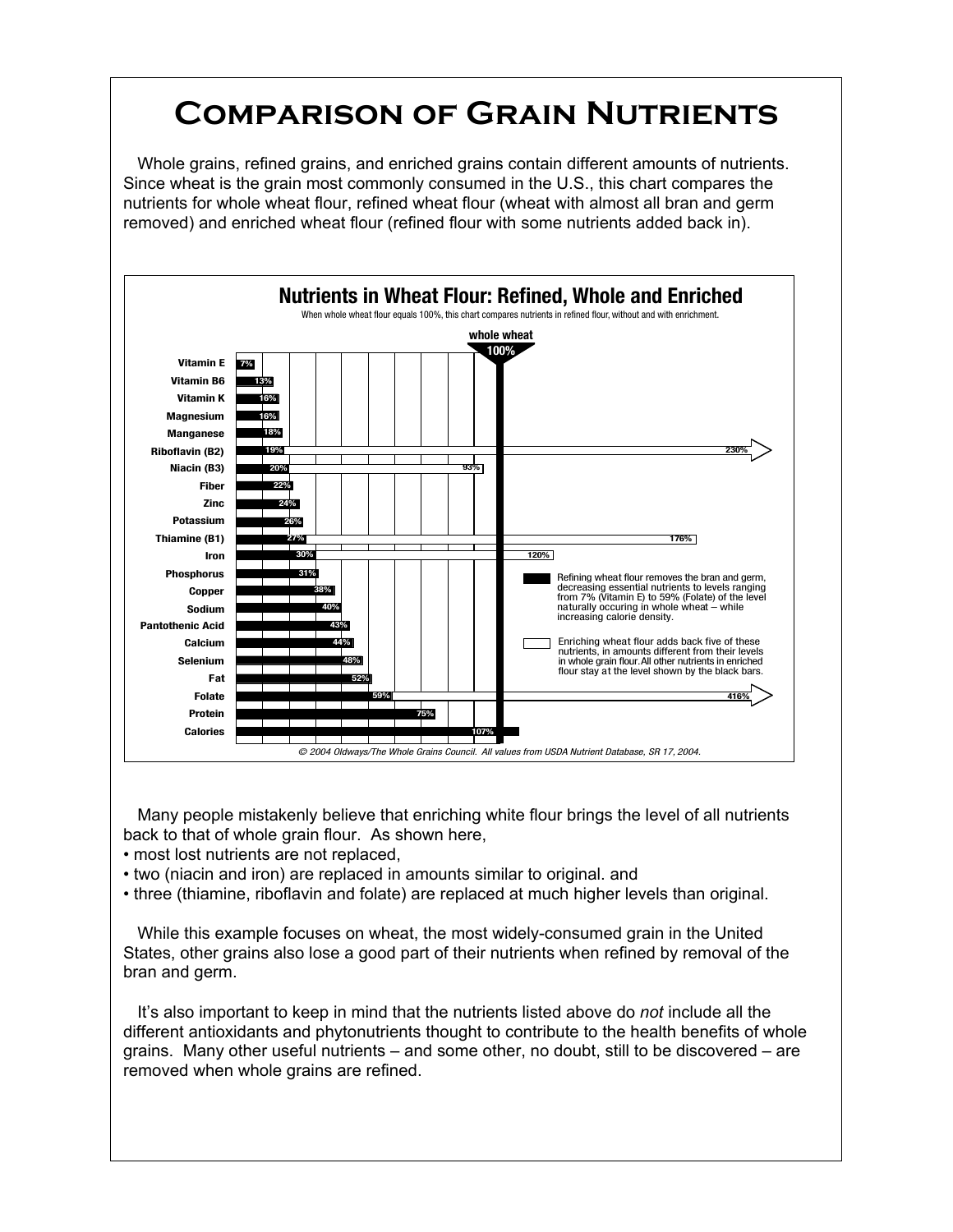# **The 2005 Dietary Guidelines**

### **The 2005 Dietary Guidelines Advisory Committee Report**

The 2005 Dietary Guidelines Advisory Committee Report recommends a substantial increase in consumption of whole grains. While the Guidelines will not be finalized until early 2005, it is expected that they will follow the Advisory Committee Report.

### **Overall Grain Conclusion of the Report**

*Part D, Section 5, Page 3*

"Consuming at least 3 servings (approximately equivalent to 3 ounces<sup>1</sup>) of whole grains per day can reduce the risk of diabetes and CHD [coronary heart disease] and help with weight maintenance. Thus, daily intake of three or more servings of whole grains per day is recommended, preferably by substituting whole grains for refined grains."

## **Revised USDA Food Intake Patterns for Meeting Recommended Nutrient Intakes**

*Table D-13*

| Servings of whole grain | Females            |                    | <b>Males</b>       |                    |
|-------------------------|--------------------|--------------------|--------------------|--------------------|
|                         | <b>Total Grain</b> | <b>Whole Grain</b> | <b>Total Grain</b> | <b>Whole Grain</b> |
| Age 9-13                |                    |                    |                    |                    |
| Age 14-18               |                    |                    |                    | 3.5                |
| Age 19-30               |                    |                    |                    |                    |
| Age 31-50               |                    |                    |                    | 3.5                |
| Age 51 and up           |                    |                    |                    |                    |

"The whole grain subgroup amounts shown in this table represent at least 3 one-ounce servings, and one-half of the total amount as whole grains for all calorie levels of 1600 and above… This is the minimum suggested amount of whole grains to consume as part of the food patterns. More whole grains up to all of the grains recommended may be selected, with offsetting decreases in the amounts of other (enriched) grains."

#### Definitions:

"Whole Grains. All whole grain products and whole grains used as ingredients: for example, whole wheat and rye breads, whole grain cereals and crackers, oatmeal, brown rice."

"Other Grains. All refined grain products and refined grains used as ingredients: for example, white breads, enriched grain cereals and crackers, enriched pasta, white rice."

#### Notes:

*(1) Scientists generally have recommended at least 3 servings of 16 grams of whole grain daily. The Advisory Report recommends at least 3 servings of one ounce (28.35 grams) each. These are roughly equivalent because scientists are measuring only the whole grain ingredients in a product, while the Report is measuring total product weight. A oneounce slice of whole-wheat bread, for instance, contains about 16.8 grams of whole wheat. The rest of the weight consists of moisture, oil, and other ingredients.*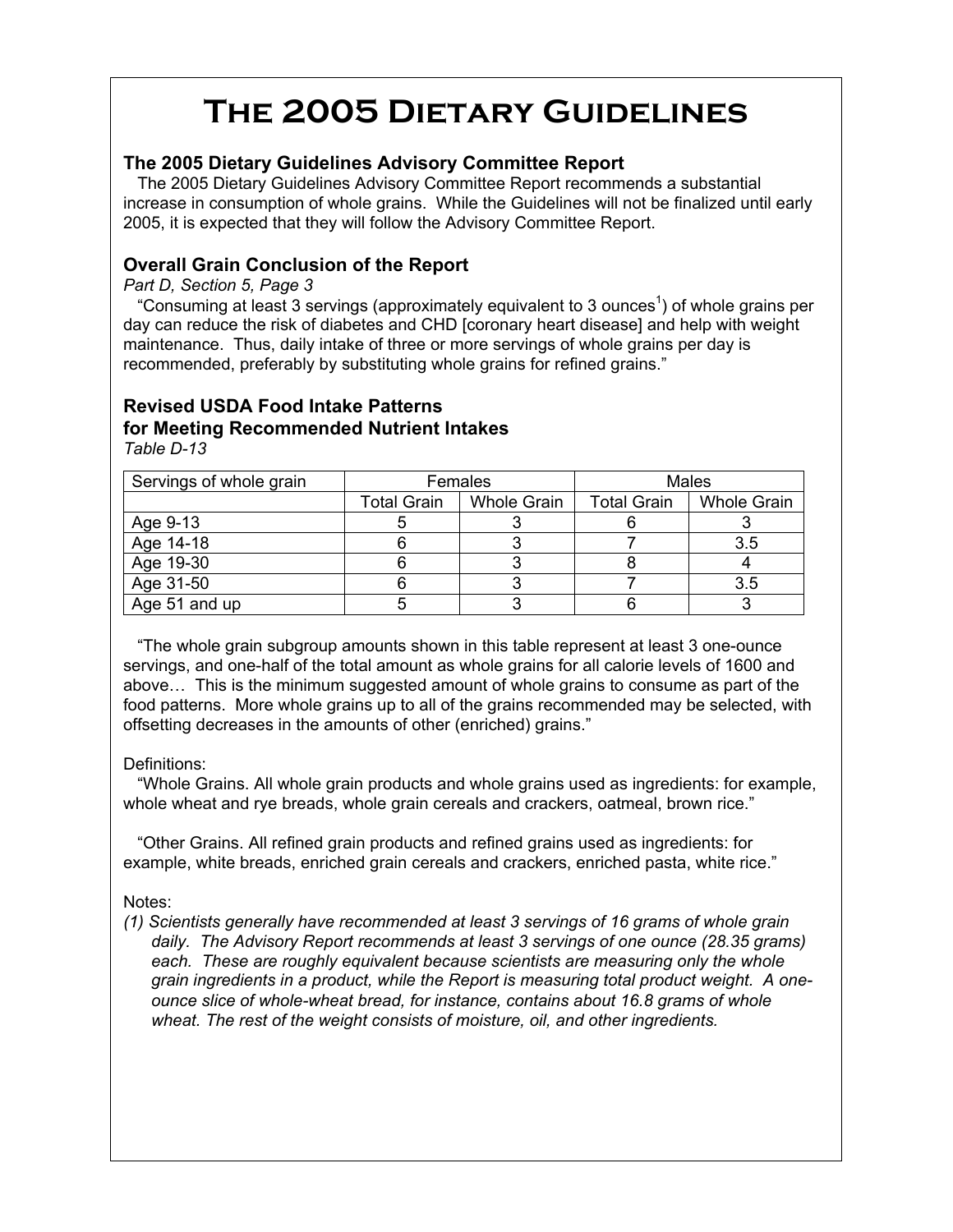## **Major Health Benefits of Whole Grains**

Hundreds of studies around the world, using different grains in different cultures, provide solid backing for the many health benefits of whole grains. These benefits can be attributed not just to fiber but also to the many phytonutrients in whole grains. Studies indicate that:

1. **Whole grains lower the risk of Type 2 Diabetes**; they are now recommended by the American Diabetes Association for diabetes prevention.

*Dr. Nicola McKeown and fellow researchers at Tufts University found that people who eat three or more servings of whole grains a day, especially from high-fiber cereals, are less likely to develop insulin resistance and metabolic syndrome, common precursors of both Type 2 diabetes and cardiovascular disease.* Diabetes Care, February 2004; vol 27: 538-546

2. **Whole grains lower the risk of cardiovascular disease**. Among other mechanisms, whole grains help blood vessels resist the impact of high-fat meals.

*Researchers led by Dr. Mark Pereira collected data on 91,058 men and 245,186 women who participated in 10 studies in the US and Europe. After 6-10 years of follow-up, the research showed that, for each 10 grams of fiber consumed per day, there was a 14% reduction in heart disease risk and a 25% reduction in risk of dying from heart disease. In short, the cereal fiber in whole grains appears to make heart disease much less likely—and less serious if it does occur.*

Archives of Internal Medicine, February 2004; vol 164: 370-37

3. **Whole grain consumption improves blood pressure control** and reduces the need for antihypertensive medications.

*University of Minnesota researchers working with Dr. Joel Pins found that almost three-quarters of patients with high blood pressure were able to reduce or even eliminate their anti-hypertensive medications, when they ate a whole-grain oat-based breakfast cereal regularly.*

Journal of Family Practice, April 2002; vol 51(4): 353-9

4. **Whole grains lower the risk of some cancers**, including colon, stomach and pancreatic cancer. The reduction of insulin levels may in part explain this, since higher insulin levels in the blood are associated with a higher risk of some cancers.

*At the Univ. of Utah, a team led by Dr. Martha Slattery found that high intakes of vegetables, fruits and whole grains reduced the risk of rectal cancer by 28%, 27% and 31% respectively. A high-fiber diet (more than 34 grams of fiber per day) reduced rectal cancer by an impressive 66%, in this study of over 2000 people.*

American Journal of Clinical Nutrition, February 2004; vol 79: 2/274-281